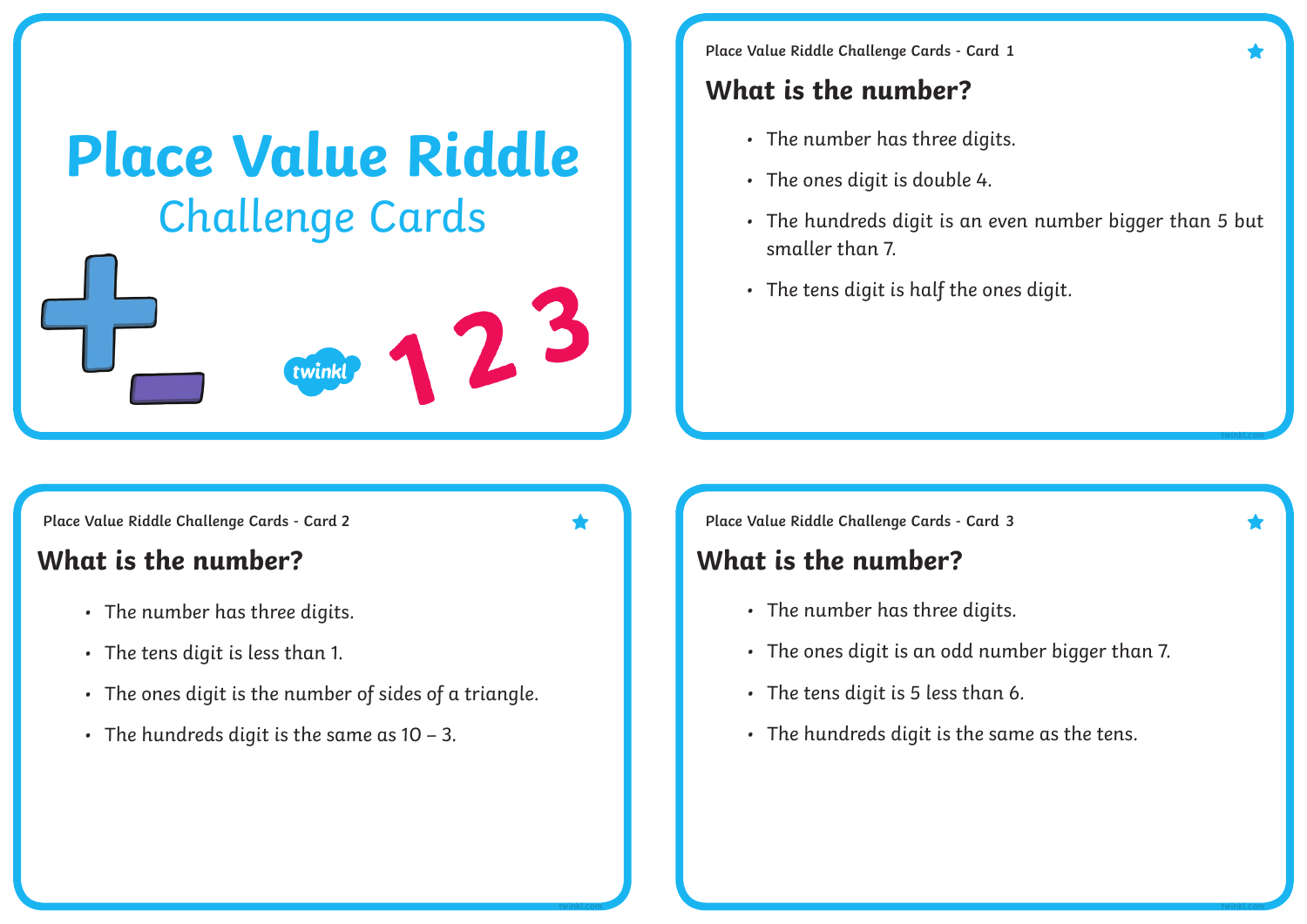- The number has four digits.
- The thousands digit is the number of days in a week.
- The ones digit is half of 12.
- The tens digit is the number of wheels on a bicycle.
- The hundreds digit is 2 less than the ones digit.

**Place Value Riddle Challenge Cards - Card 5** 

### **What is the number? What is the number?**

- The number has four digits.
- The ones digit is an odd number less than 3.
- The tens digit is the same as  $5 + 3$ .
- The hundreds digit is a multiple of 3 less than 6.
- The thousands digit is the first number you would dial when calling an ambulance.

**Place Value Riddle Challenge Cards - Card**

### **What is the number? What is the number?**

- The number has four digits.
- The tens digit is the same as 8 8.
- The thousands digit is seven more than the tens digit.

**twinkl.com**

**twinkl.com**

- The ones digit is the number of sides of a square.
- The hundreds digit is the same as the tens.

**Place Value Riddle Challenge Cards - Card 6 7**

- The number has four digits.
- The hundreds digit is the number of sides of a pentagon.
- The thousands digit is the same as  $20 \div 5$ .
- The tens digit is more than 0 but less than 2.
- $\cdot$  The ones digit is the same as 20 17.

**twinkl.com**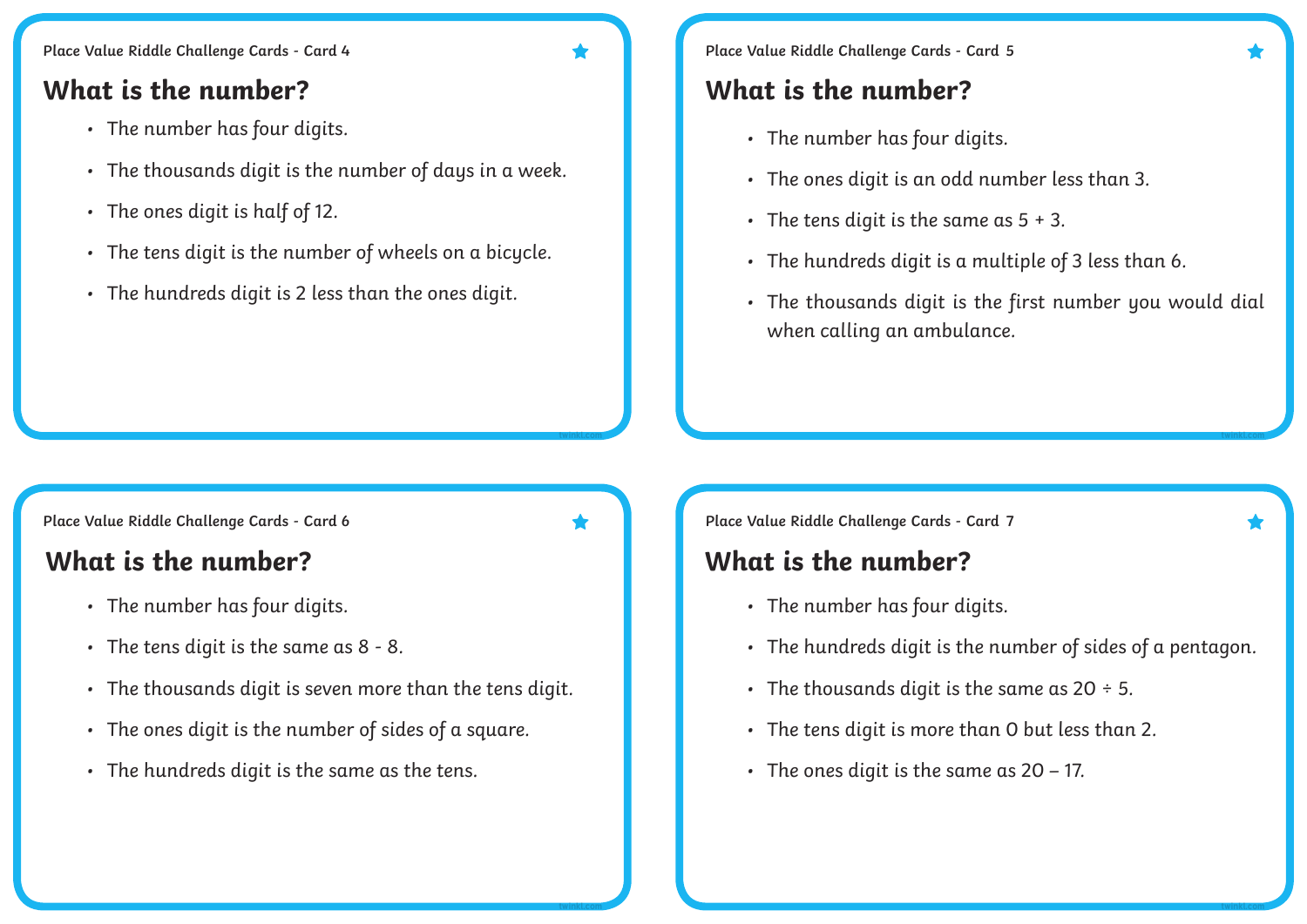### **What is the number? What is the number?**

- The number has four digits.
- It is smaller than 6000 but bigger than 5000.
- The hundreds digit is smaller than 6 but bigger than 4.
- The tens digit is an odd number smaller than 7 but bigger than 3.
- The ones digit is in the 3 times table and is bigger than 6 but smaller than 10.

**Place Value Riddle Challenge Cards - Card 1 2**

- The number has three digits.
- The ones digit is 82 less than 91.
- The hundreds digit is an odd number which is bigger than 1 but smaller than 4.
- The tens digit is the same as  $6 + 3$ .

**Place Value Riddle Challenge Cards - Card 4** 

- The number has five digits.
- The thousands digit is number of fingers on one hand.
- The tens digit is the number of days in a week.
- The ones digit is half of 14.
- The hundreds digit is the first number you dial when you need to call a fire engine, an ambulance or the police.
- The ten thousands digit is  $2 + 4 + 2 7$ .

### **Place Value Riddle Challenge Cards - Card**

### **What is the number? What is the number?**

- The number has five digits.
- The ten thousands digit is the same as the hundreds digit, and it is an odd number which can be divided by 3 to make 3.
- The thousands digit is bigger than 8.
- The ones digit is half the number of months in a year.
- The tens digit is smaller than 1.

**twinkl.com**

**twinkl.com**

**twinkl.com**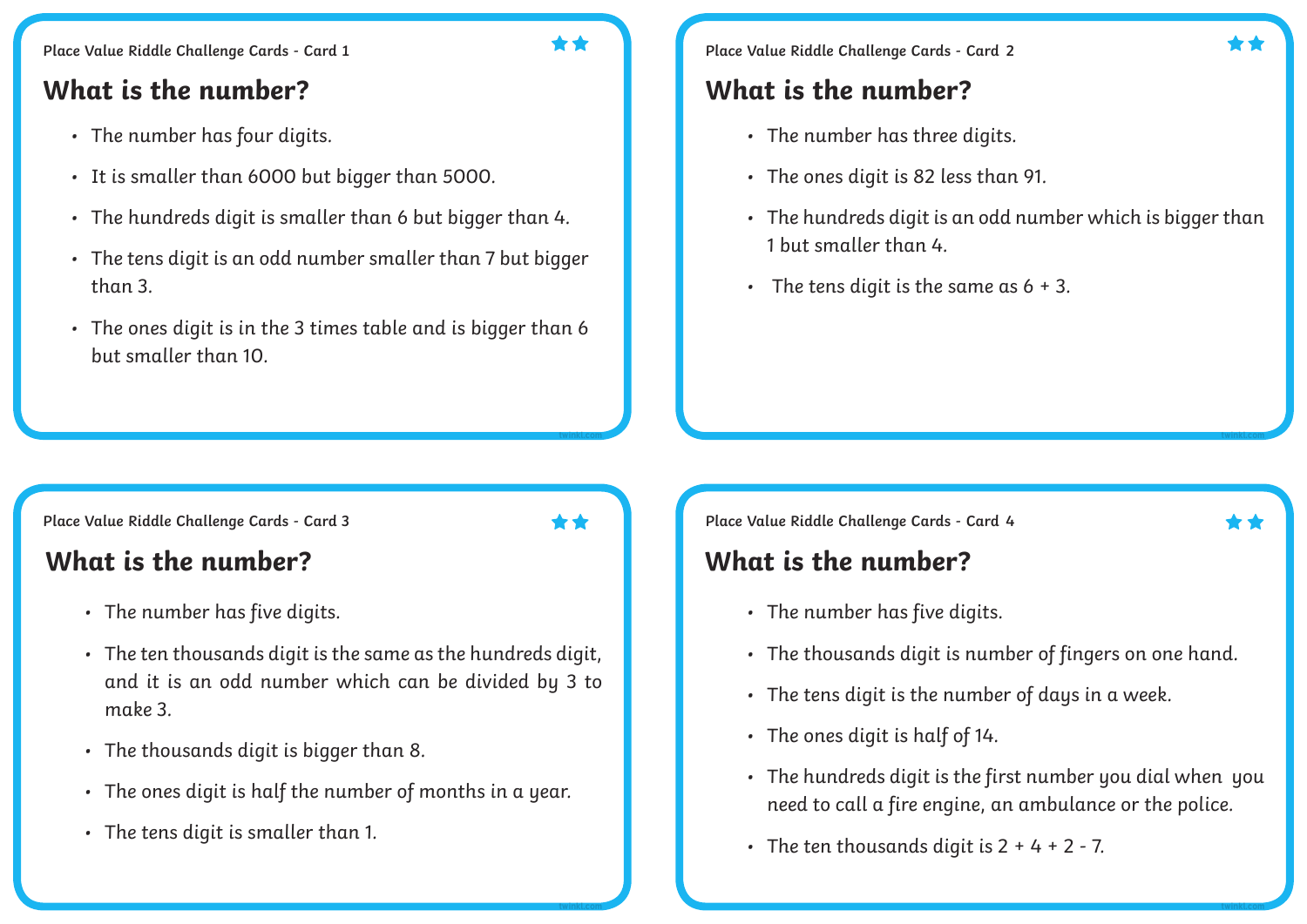### **What is the number? What is the number?**

- The number has three digits.
- It is smaller than 700 but bigger than 600.
- The tens digit is 1/3 of 9.
- The ones digit is double 4.

**Place Value Riddle Challenge Cards - Card 6** 

- The number has four digits.
- The thousands digit is the same as 18 divided by 2.
- The hundreds digit is the same as 90 divided by 10.
- The ones digit is is the same as 3x3.
- The tens digit is is the same as 100-91.

**Place Value Riddle Challenge Cards - Card**

### **What is the number? What is the number?**

- The number has five digits.
- The ones digit is an even number that is bigger than 6 but smaller than 9.
- The ten thousands digit is the same as 800 divided by 100.
- $\cdot$  The hundreds digit is the same as  $2 \times 2 \times 2$ .
- The tens digit is half of 10.
- The thousands digit is the same as 50 20 20 5.

**Place Value Riddle Challenge Cards - Card 1** 

**twinkl.com**

**twinkl.com**

- The number has five digits.
- The ones digit is  $\frac{1}{4}$  of 32.
- The hundreds is the number of sides in a hexagon.
- The tens digit is an even number that is multiple of 2 and of 4 that is less than 6.
- The ten thousands digit is the smallest possible odd number.
- The thousands digit is the same as  $36 \div 12$ .

**twinkl.com**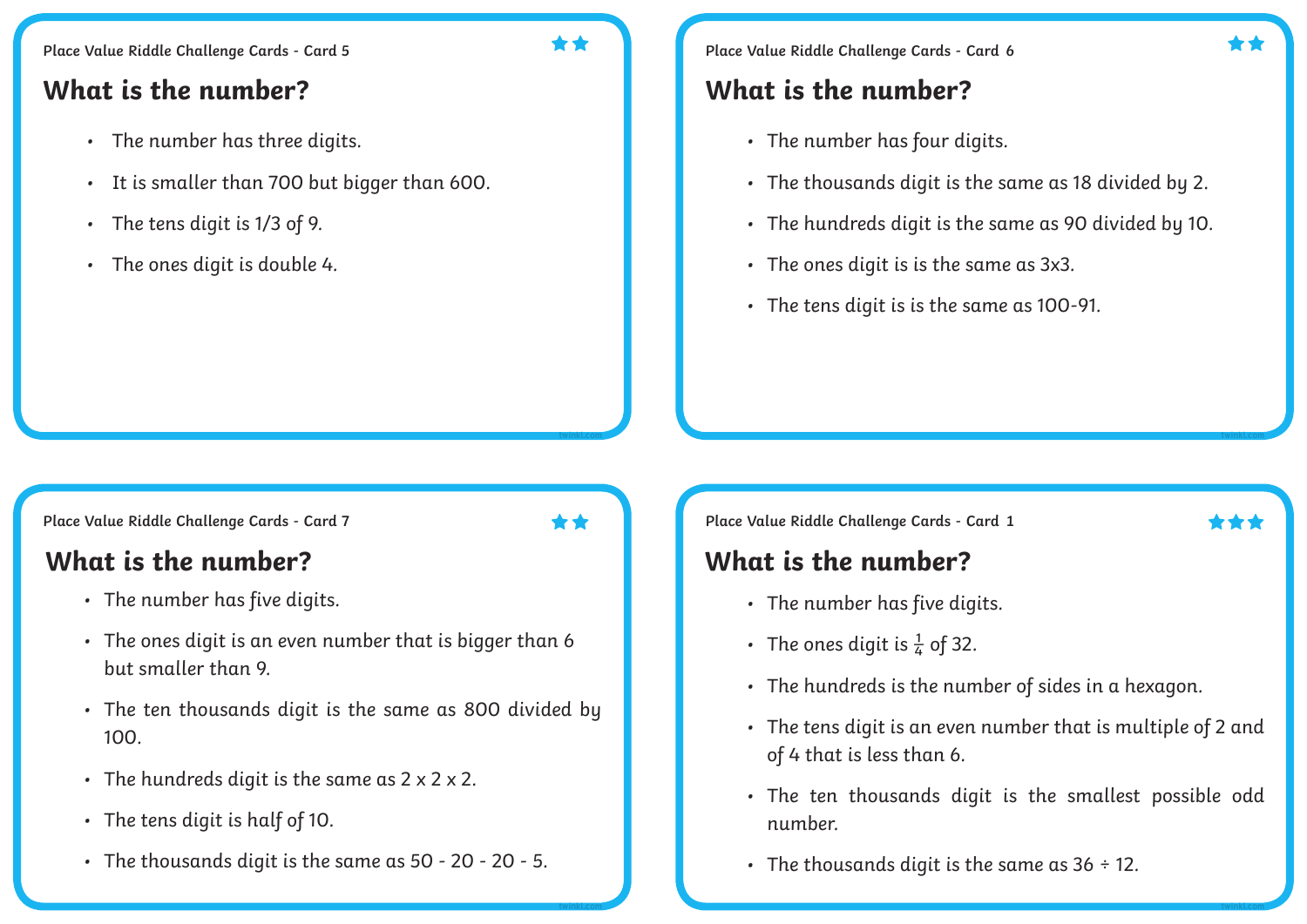### **What is the number? What is the number?**

- The number has five digits.
- The ten thousands digit is  $2^2$ .
- The hundreds digit is the number of sides in an octagon.
- The ones digit is 2 less than the tens digit.
- The thousands digit is the only even prime number.
- The tens digit is the same as the hundreds digit.

### **Place Value Riddle Challenge Cards - Card 3**

- The number has six digits.
- The tens digit is  $3^2$ .
- The thousands digit is the number of people in a trio.
- The hundreds digit is the square root of 4.
- The ones digit is the number of wheels in a unicycle.
- The hundred thousands digit is  $\frac{1}{3}$  of 21. Please write this in fraction form. 3
- The ten thousands digit has no value.

**Place Value Riddle Challenge Cards - Card**

## **What is the number? What is the number?**

- The number has six digits.
- The ten thousands digit is  $\frac{1}{4}$  of the thousands digit.
- The ones digit is a multiple of both 3 and 9 but less than 18.
- The hundreds digit is the same as 146 139.
- The thousands digit is 4 less than a dozen.
- The tens digit is the same as  $\frac{1}{3}$  of the number of months in a year. 3
- The hundred thousands is the cube root of 1.

**A A 1 Example 2 Place Value Riddle Challenge Cards - Card 5** 

- The number has six digits.
- All the of the digits are odd.
- The thousands digit is bigger than 3 but less than 6.
- The tens digit represents the month of July.
- The hundreds digit is the same as  $270 \div 30$ .
- The ones digit is the number of angles in a triangle.
- The hundred thousands digit is  $\frac{1}{10}$  of 30. 10
- The ten thousands digit is  $\frac{1}{3}$  of the hundreds digit. 3

**twinkl.com**

**twinkl.com**

**twinkl.com**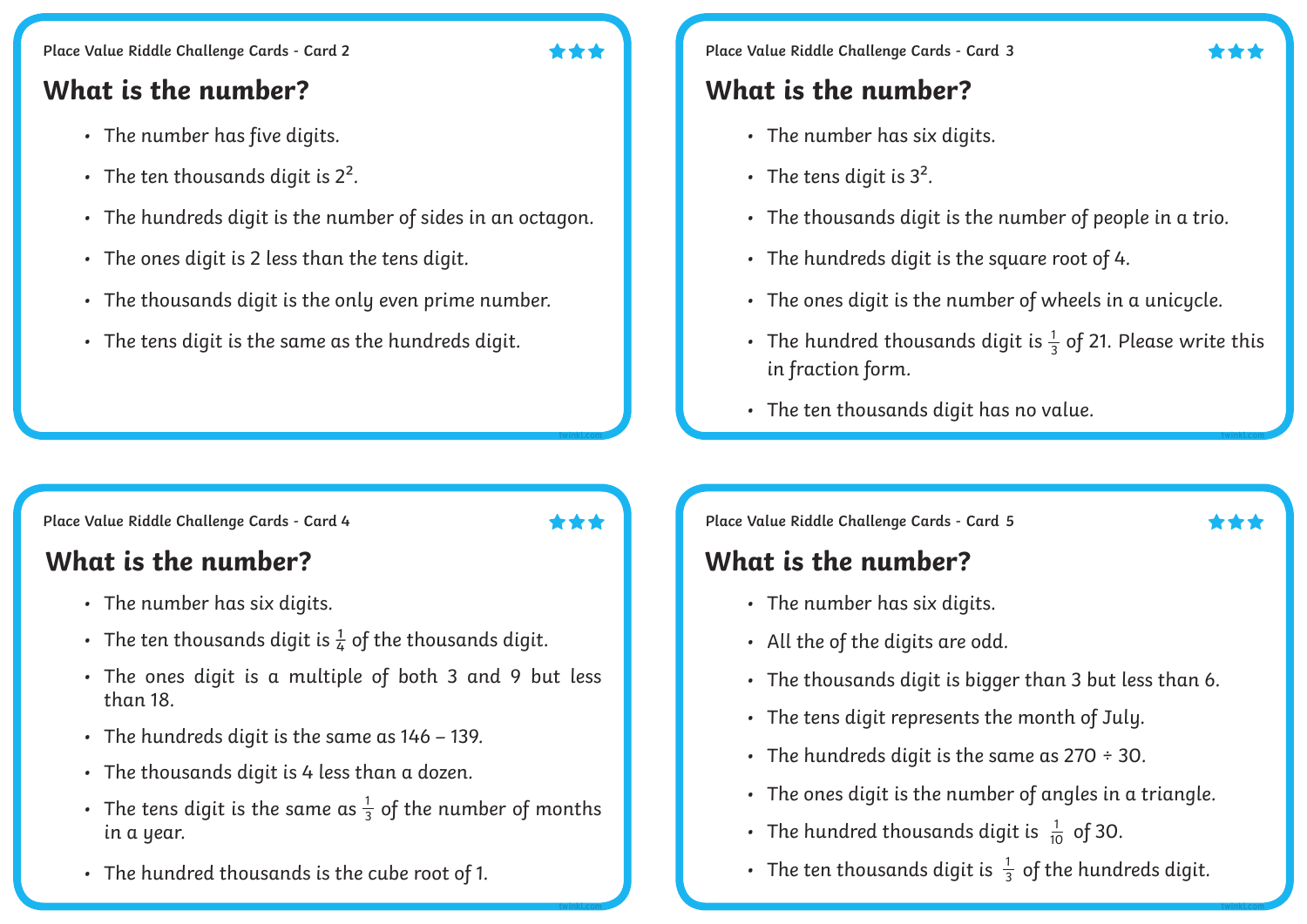### **What is the number? What is the number?**

- The number has seven digits.
- The millions digit is three times the ten thousands digit.
- The hundred thousands digit is the square root of 16.
- The ten thousands digit is 8 less than the ones digit.
- The thousands digit is 2 years less than a decade.
- The hundreds digit is  $\frac{1}{4}$  of two dozen.
- The tens digit is a prime number that is a factor of 30 and bigger than 4.
- The ones digit is largest possible digit.

**Place Value Riddle Challenge Cards - Card 7 Place Value Riddle Challenge Cards - Card 7** 

- The number has seven digits.
- It is smaller than 6 million but bigger than 5 million.
- The ones digit is the number of sides in a heptagon.
- The hundreds digit is cube root of 8.
- The ten thousands digit is the same as  $320 \div 40$ .
- The tens digit is the number of 90° angles in a circle.
- The thousands digit is  $\frac{1}{6}$  of the ten thousands digit.
- The hundred thousands digit is a factor of all numbers.

**twinkl.com**